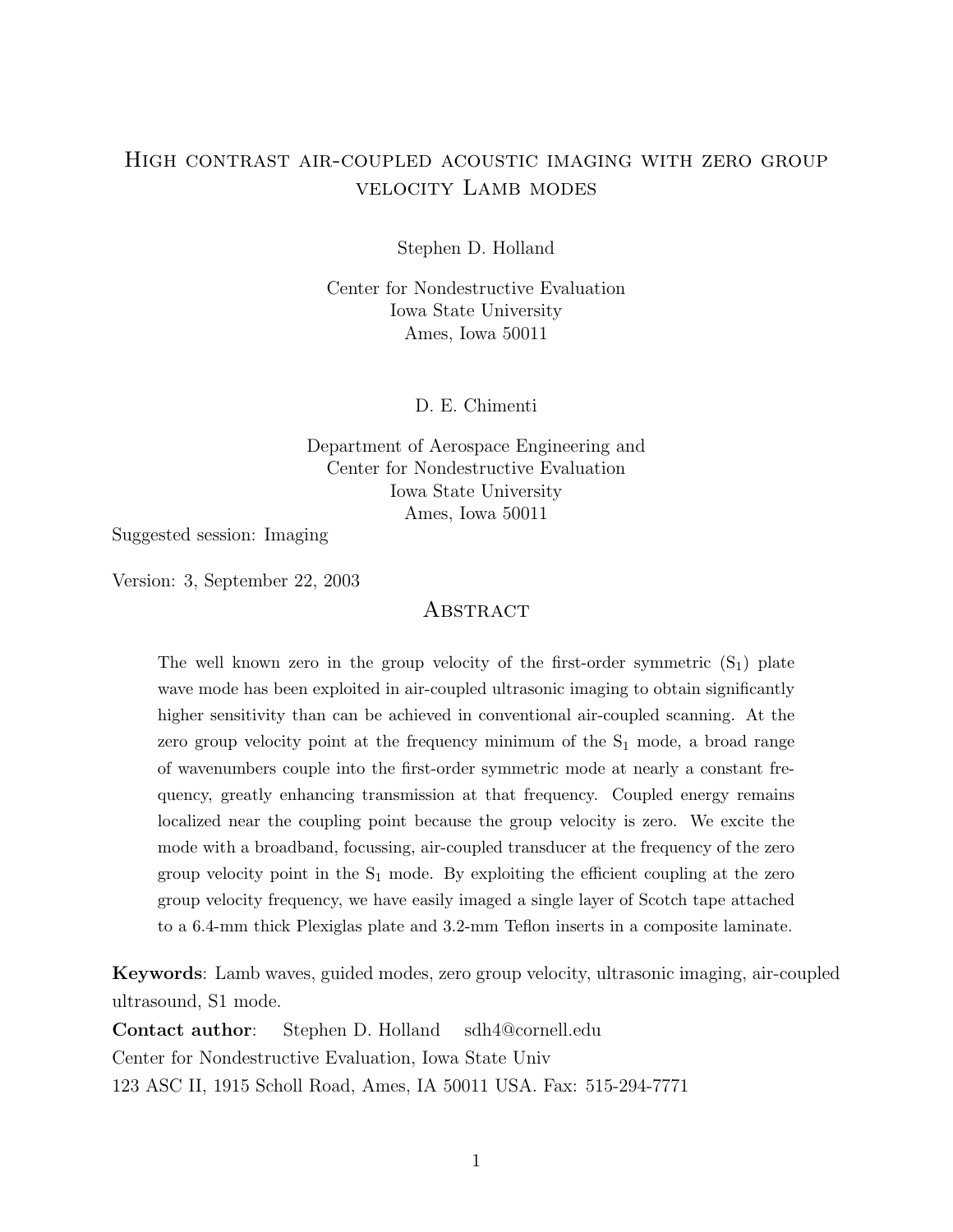#### 1 INTRODUCTION

We have found a Lamb wave resonance that allows unusually efficient transmission of airborne sound waves through plates. This resonance occurs at a point of zero group velocity, located at the frequency minimum of the first order symmetric  $(S_1)$  mode. At the zero group velocity frequency there is particularly efficient acoustic coupling between the air and the plate, because a range of angles can couple at the same frequency. Energy at the zero group velocity point does not propagate along the plate, but instead remains localized. The net result is that this resonance dominates the transmission of focussed broadband sound waves. We apply this resonance to the non-contact air-coupled imaging of defects and discontinuities in plates.

Air-coupled ultrasonics was first developed as a tool for materials testing by Luukkala et al. [1] in 1971 using the capacitive air-coupled ultrasonic transducers of Kuhl et al. [2]. The development in the early 1990's of a highly optimized commercial system [3] made high sensitivity narrowband air-coupled ultrasonic measurement practical, with the limitation of operating only at a few preselected frequencies. While our imaging method, can be implemented with a narrowband system, we use broadband methods to identify optimal frequencies. In our measurements we use the broadband transducers of the type developed by Schindel et al. [4] combined with parabolic focussing mirrors and a pulse compression technique. In this paper, we expand and elaborate on our previously introduced [5] method for air-coupled ultrasonic imaging of discontinuities in plates.

### 2 ZERO GROUP VELOCITY

Lamb waves are guided acoustic waves in plates. They have complicated, but well understood, modal structure and dispersion relations. At a point  $(\omega, k)$  of zero group velocity, the spatial envelope of a guided Lamb wave of angular frequency  $\omega$  propagating with in-plane wavenumber k remains fixed and does not move as the wave propagates. At a point of zero group velocity with non-zero phase velocity, the wave propagates spatially, but under a motionless envelope; energy does not propagate in the plane of the plate.

The dispersion relation of Lamb waves in a 5.72-mm glass plate, calculated from well known theory [6], is given in Fig. 1. On this plot, phase velocity at a point  $(\omega, k)$  on a dispersion curve can be determined by measuring the slope of a line from the origin to that point,  $c_{ph} = \omega/k$  or  $f/(k/2\pi)$ . The group velocity can be determined by measuring the slope of the dispersion curve itself,  $c_{gr} = d\omega/dk$  or  $df/d(k/2\pi)$ . Any point of zero slope is a point of zero group velocity.

Each intercept with the vertical axis on Fig. 1, except those at zero frequency, is a point of zero group velocity. These mode cutoffs correspond to pure longitudinal or shear resonances with propagation normal to the plane of the plate. Most materials also have a zero group velocity point at finite phase velocity at the minimum frequency of the  $S_1$  mode,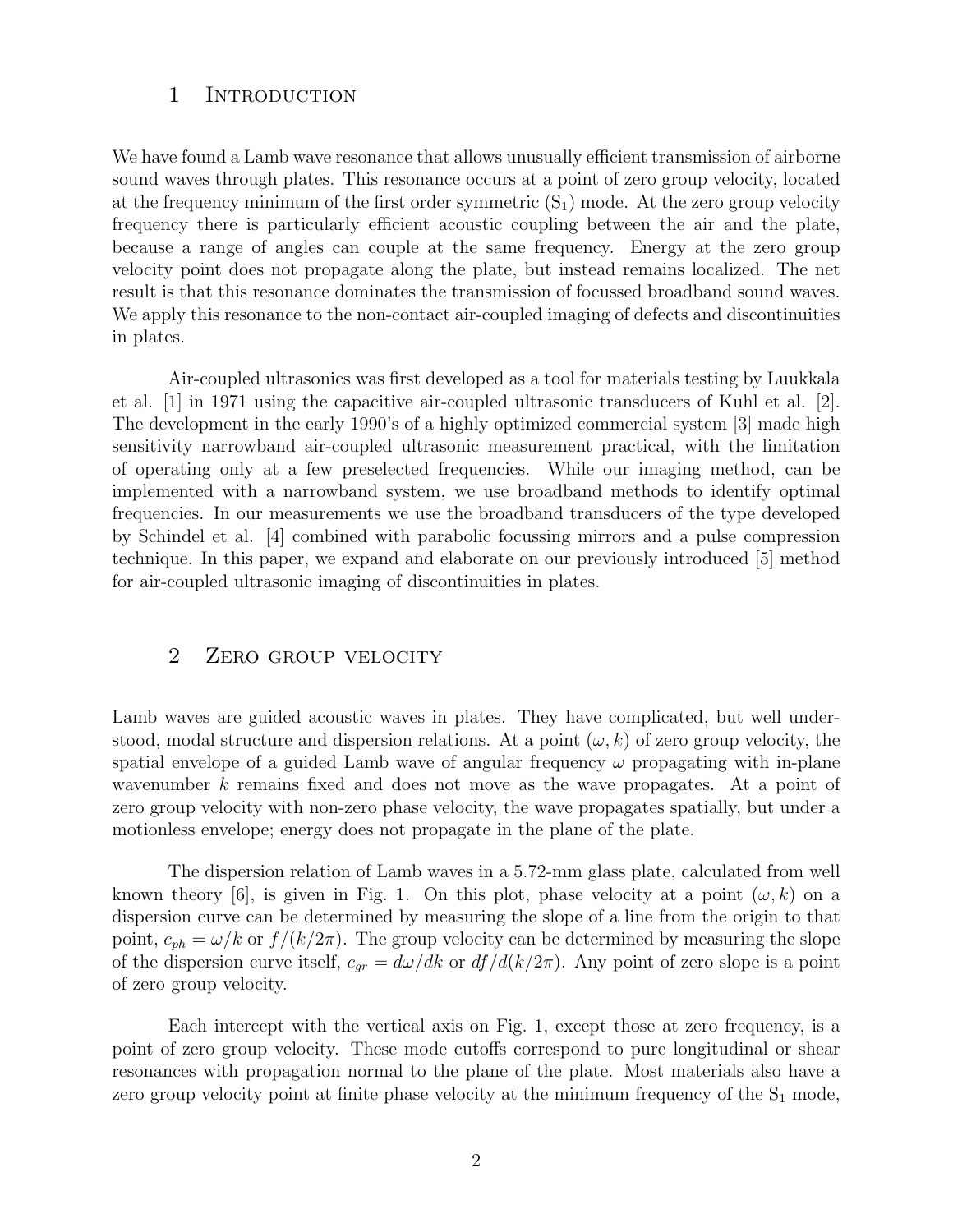

Figure 1: Calculated dispersion relation for 5.72-mm glass.  $c_l$ =5.8 mm/ $\mu$ s,  $c_s = 3.5$  mm/ $\mu$ s,  $\rho = 2500$  kg/m<sup>3</sup>.

marked with an oval on Fig. 1. We will refer to the  $S_1$  mode in the vicinity of this zero group velocity point as the  $S_1ZGV$  resonance.

External coupling to a Lamb wave requires a phase match of the incident beam to the guided mode; the incident beam must be at exactly the correct angle. At most frequencies, only a few discrete incident angles satisfy the phase match criterion, so only the small portion of incident energy at those angles can couple into Lamb modes. At a zero group velocity point, a range of incident angles (range of  $k$ ) can couple at the same frequency. Therefore, when a focussed beam (range of angles) at the zero group velocity frequency is incident on a plate, the entire range of angles near the zero group velocity point is transmitted efficiently from the air to the plate and through the plate to the air on the opposite side at that frequency, leading to dramatically higher transmission. We have found in our measurements that the transmission spectra of focussed beams incident on plates tend to be dominated by the S1ZGV resonance by a factor of 10 dB or more. One such waveform and spectrum, for 5.72-mm glass, is shown in Fig. 2. Here, the transmission peak is clearly located at the frequency minimum of the  $S_1$  mode and is distinct from the expected frequency for the lowest order pure longitudinal wave resonance. A dispersion spectrum, measured by extending the methods of Safaeinili et al. [7] and Fei and Chimenti [8] to two dimensional scanning and by performing a three dimensional Fourier transform, is shown in Fig. 3. Transmission efficiency determines the brightness of modal curves in the dispersion spectrum, and clearly the  $S_1ZGV$  frequency dominates transmission. Unlike pure longitudinal or shear resonances (mode cutoffs), the  $S_1$  mode at this point propagates in the plate with non-zero in-plane  $k$  (finite phase velocity), but with no in-plane energy propagation because of the zero group velocity. Exciting the  $S_1$  mode at this point requires a small diameter or focussing transducer; a plane wave at normal incidence cannot couple. While the zero group velocity point dominates transmission of focussed air-coupled ultrasound through plates, in water immersion the loading effect of the water reduces the sharpness or quality factor (Q) of the Lamb wave resonances and widens the range of coupling angles, independent of frequency.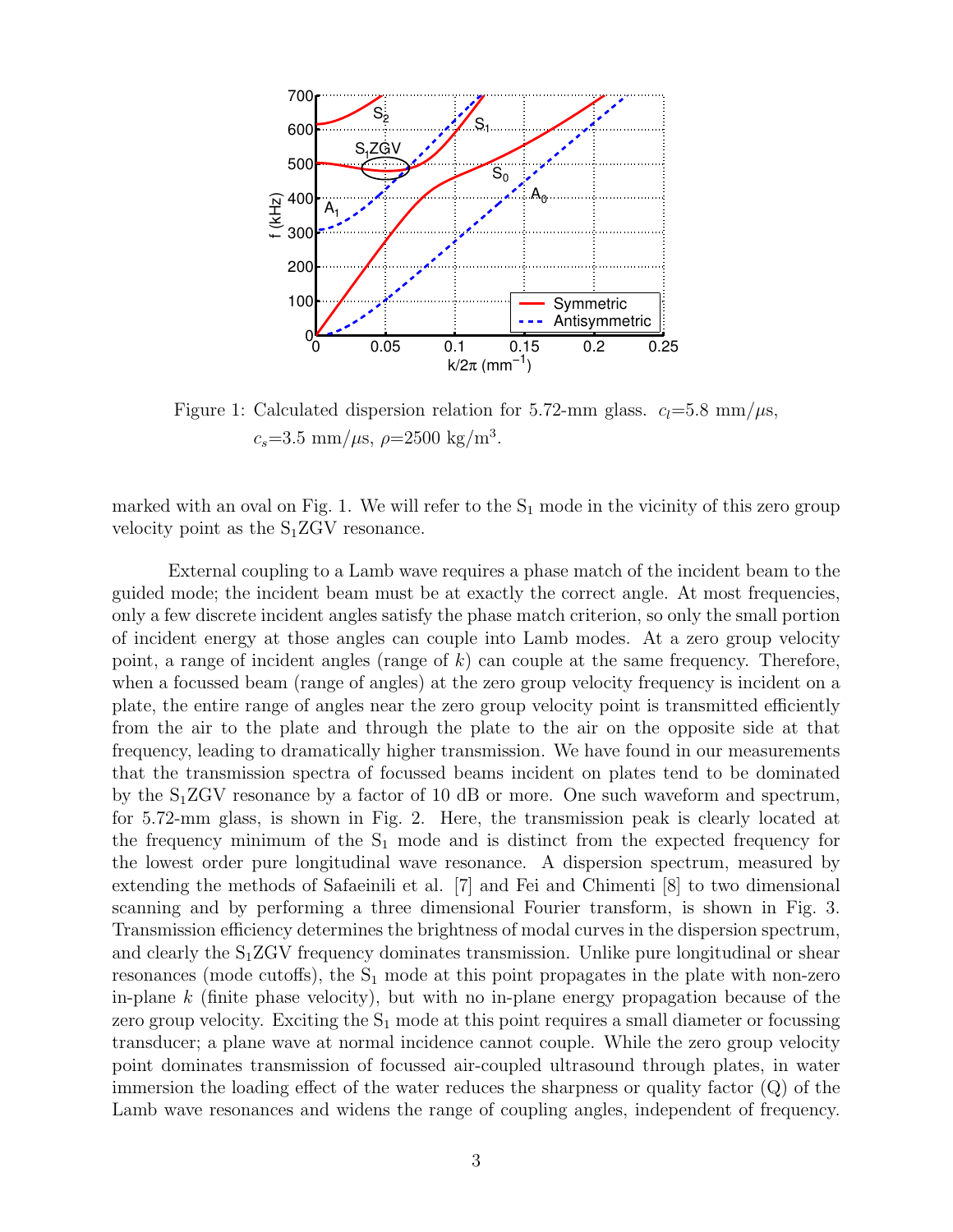

Figure 2: Waveform and spectrum of broadband signal transmitted through glass.



Figure 3: Measured dispersion spectrum for 5.72-mm glass. The calculated curves of Fig. 1 are superimposed as dashed lines.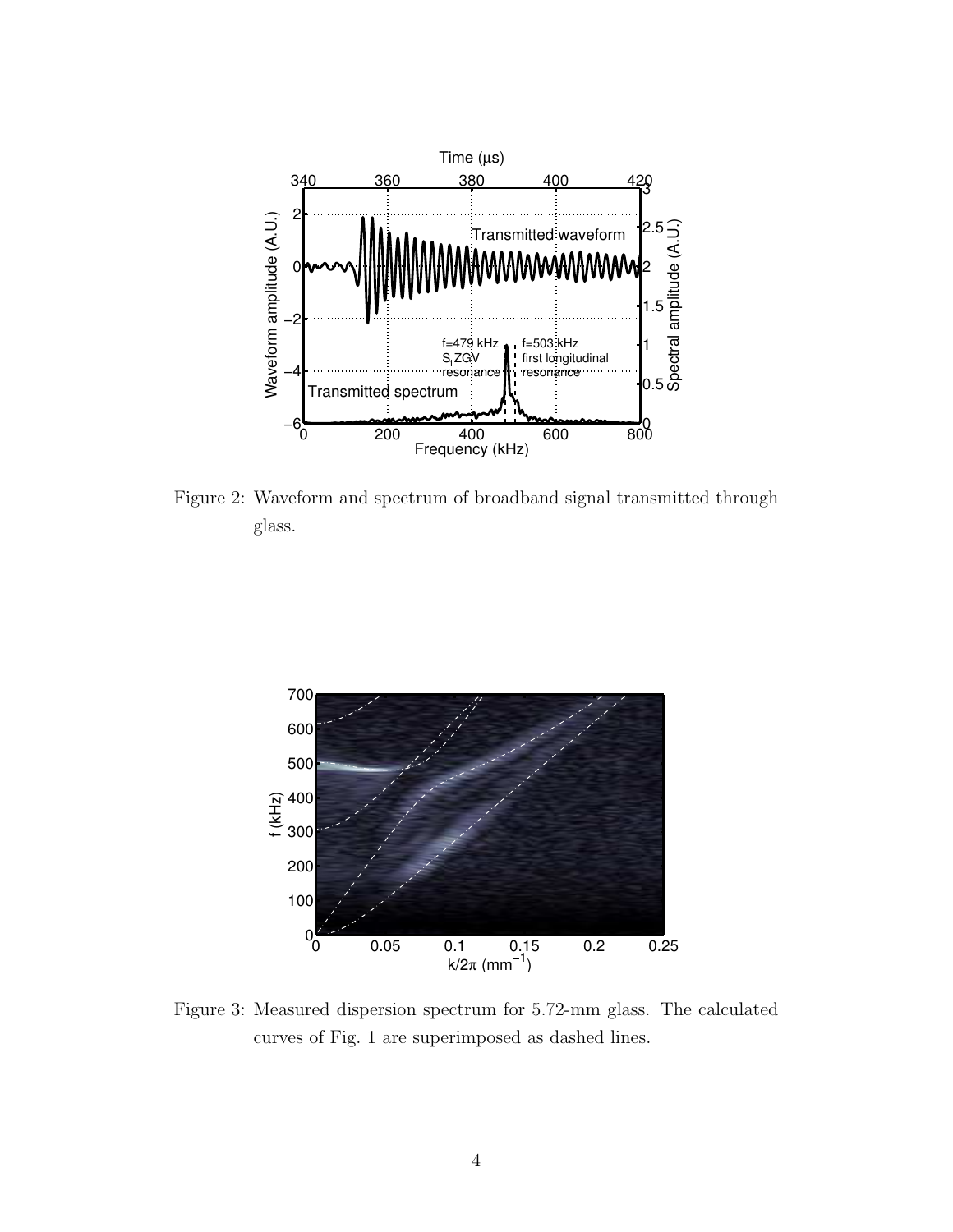

Figure 4: Image of a pattern of scotch tape on Lucite, 226 kHz.

Therefore, the zero group velocity transmission phenomenon is peculiar to the air-coupled environment where mechanical coupling to the fluid is much weaker than in water-coupled experiments.

## 3 Imaging

The efficient transmission of the  $S_1ZGV$  frequency allows transmission measurements with minimal averaging, despite the huge average acoustic impedance contrast between air and most solids. The sensitivity of the mode to changes in material parameter or to discontinuities makes it useful for air-coupled ultrasonic imaging. We create C-scan images of discontinuities by measuring the transmission of a particular frequency as a function of position  $(x, y)$ . As would be expected, the best results are obtained for measurement frequencies at or near the minimum frequency of the S1 mode.

Fig. 4 shows a 226 kHz scan of a pattern made from one thickness of Scotch tape on 5.46 mm Lucite. The pattern is clearly visible, even though the addition of the tape corresponds to an effective thickness change of  $1\%$  (.05  $\lambda$ ). This result can be considered a test of the ability to image small changes in thickness or material parameter. Fig. 5 shows transmitted amplitude, the signal-to-noise ratio (SNR), and relative contrast between the taped and untaped areas of images of the sample in Fig. 4 as a function of the selected measurement frequency. The peak in transmitted amplitude at 222 kHz corresponds to the  $S_1ZGV$  transmission peak. The second peak at 480 kHz corresponds to the  $A_3$  mode cutoff (second longitudinal resonance). Because the transmitted amplitude is highest under these conditions the  $S_1ZGV$  frequency, the SNR is also maximized in that region, except where there is no contrast and hence no signal.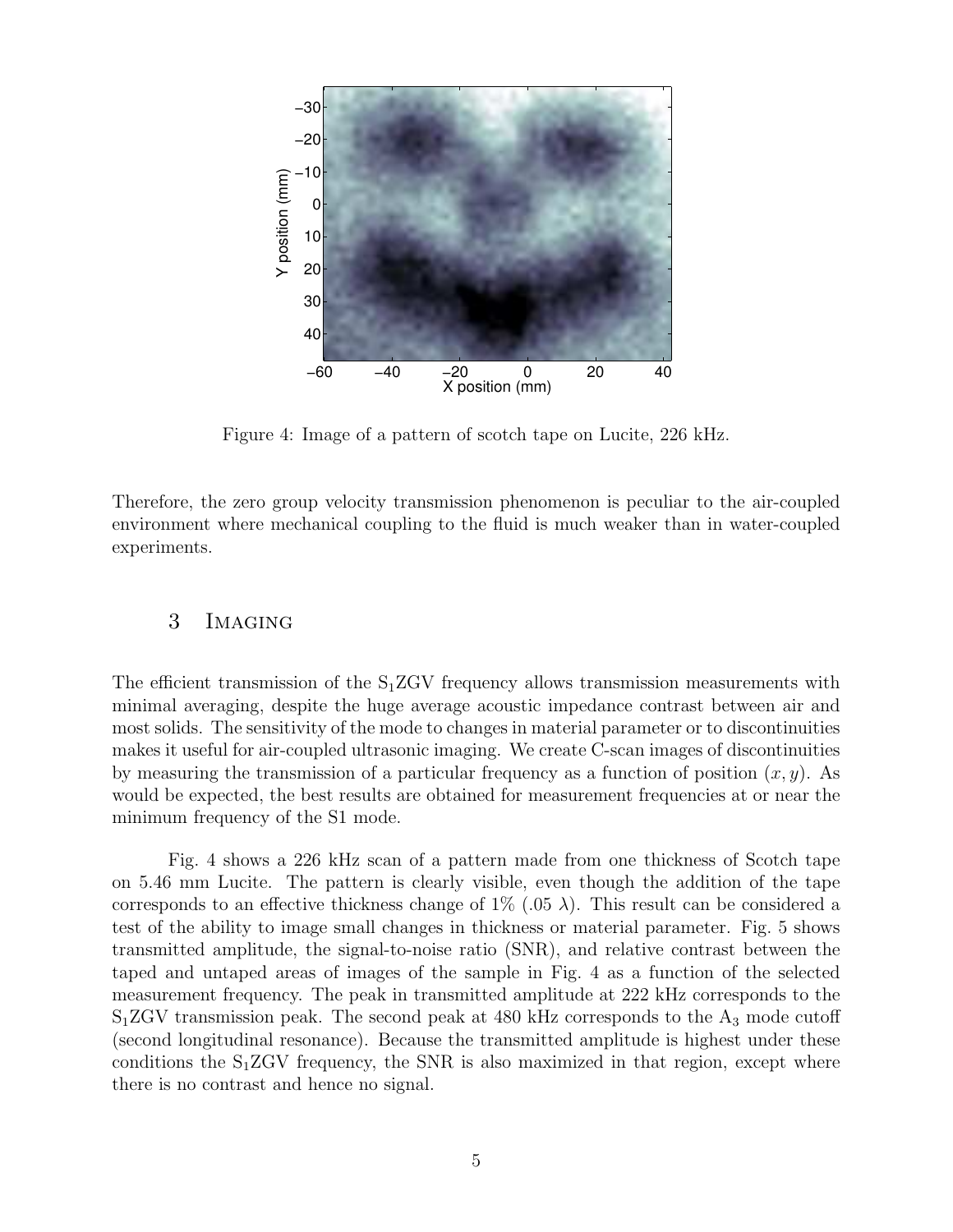

Figure 5: Variation in quality parameters of the image in Fig. 4 as scan frequency is varied: (a) Transmitted amplitude, (b) Signal-to-noise ratio, (c) Contrast ratio of taped to untaped areas of Lucite.

Maximum sensitivity (contrast) to small parameter changes is achieved by operating slightly away from the resonance peak, where the slope of the spectrum is large. The 226 kHz frequency of the Fig. 4 scan is marked by a dot in the transmitted spectrum of Fig. 5. When scanning at a frequency close to the resonance peak, a small shift in the spectral peak caused by a change in material parameters or thickness will lead to a large change in transmission at the scan frequency. This result is confirmed by the contrast plot in Fig. 5. Positive contrast is observed slightly below the spectral peak and negative contrast is observed above. Since the slope of the spectrum at the peak is zero by definition, for a small change in parameters only minimal contrast (in this case -0.2 dB) is observed precisely at the spectral peak.

Often, consistency in identifying discontinuities is more important than absolute sensitivity. The measured amplitude at precisely the peak frequency tends to be reduced by a discontinuity. For example, if the discontinuity causes either the resonance peak to shift or the resonance Q to be reduced, a scan at exactly the resonance frequency would show reduced amplitude and would therefore be expected to provide the best consistency in identifying discontinuities. Fig. 6 shows a 184 kHz scan of a carbon fiber epoxy plate containing embedded Teflon inserts ranging in diameter from 3.2 to 6.4 mm. All inserts have been detected with negative contrast in the 184 kHz scan. Fig. 7 shows how the contrast varies as a function of scan frequency for the different Teflon inserts. Each inclusion size and type has non-zero contrast and is therefore visible over a separate range of frequencies, but all the inclusions appear with negative contrast at the  $S_1ZGV$  frequency.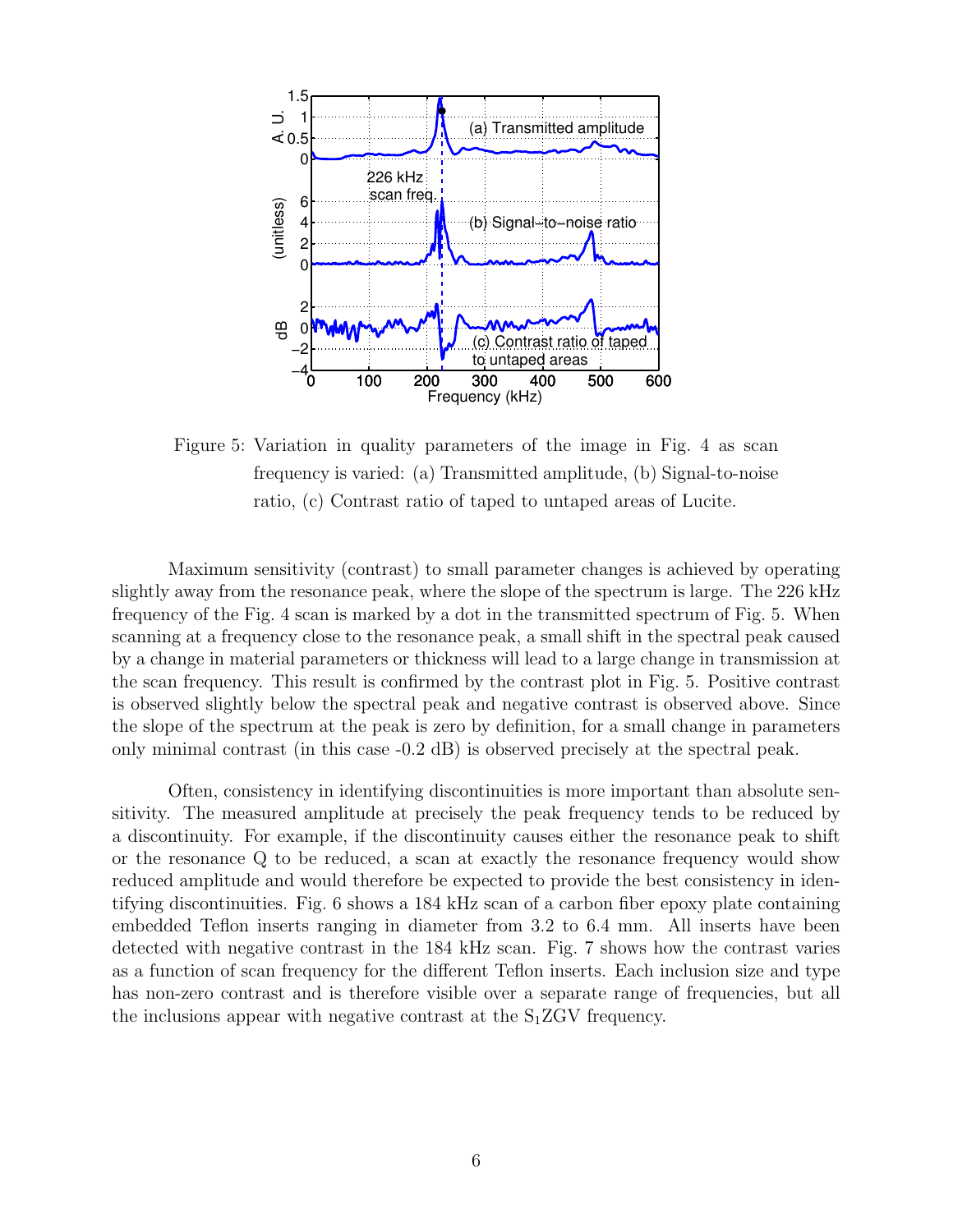

Figure 6: 184 kHz scan of carbon fiber epoxy with 3.2-6.4 mm Teflon inserts



Figure 7: Contrast of inclusions relative to background as a function of scan frequency.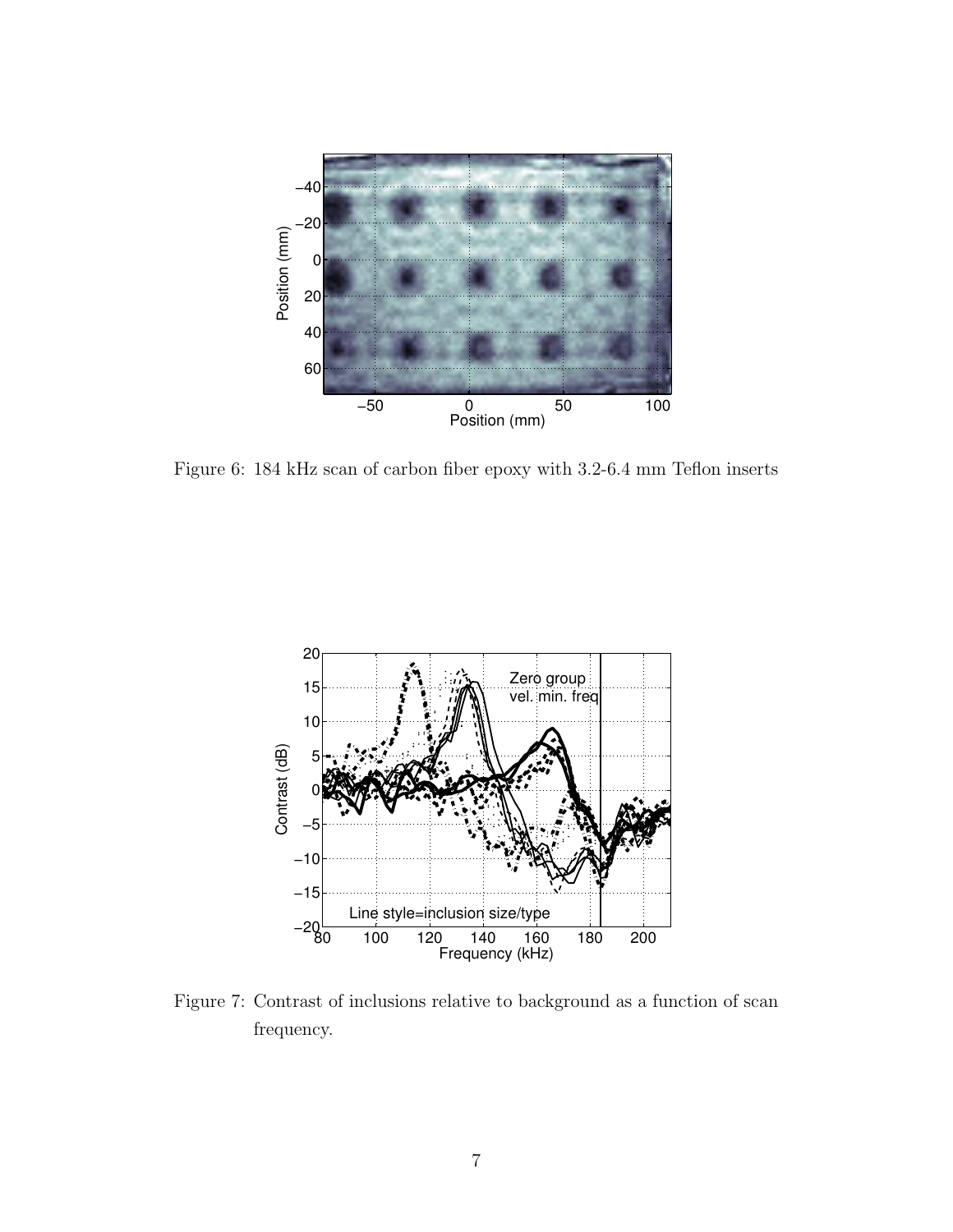### 4 Conclusions

The transmission through plates of focussed air-coupled sound beams is dominated by a Lamb wave resonance at the  $S_1ZGV$  frequency. Unlike pure longitudinal or shear resonances, the  $S_1$  mode at this point propagates but does not transfer energy in the plane of the plate. We have applied this resonance to C-scan imaging of discontinuities and flaws, and found that selecting the imaging frequency to be at or near the  $S_1$  minimum frequency provides optimum consistency or sensitivity respectively. Use of the  $S_1$  mode minimum frequency zero group velocity point for C-scan imaging provides improved signal to noise ratio and better quality images than conventional techniques.

## 5 Acknowledgments

This material is based on work supported by NASA under award NAG-1-029098. Thanks to Jill M. Cattrysse for performing some of the measurements.

#### **REFERENCES**

- [1] M. Luukkala, P. Heikkila, and J. Surakka, Plate wave resonance a contactless test method, Ultrasonics 9, 201-208 (1971).
- [2] W. Khul, G. R. Schodder, and F. K. Schröder, Condenser Transmitters and Microphones with Solid Dielectric for Airborne Ultrasonics, Acustica 4 519-532 (1954)
- [3] W. A. Grandia and C. M. Fortunko, NDE Applications of Air-Coupled Ultrasonic Transducers, Proc. 1995 IEEE Ultras. Sympos. 697-709 (1995).
- [4] D. W. Schindel, D. A. Hutchins, L. Zou, and M. Sayer, The design and characterization of micromachined air-coupled capacitance transducers, IEEE Trans. Ultrason. Ferroelec. Freq. Control, 42, 42-50 (1995)
- [5] S. D. Holland and D. E. Chimenti, Air-coupled acoustic imaging with zero-groupvelocity Lamb modes, accepted for publication, Applied Physics Letters, 2003
- [6] A. N. Nayfeh, Wave Propagation in Layered Anisotropic Media (Elsevier, Amsterdam, 1995).
- [7] A. Safaeinili, O. I. Lobkis, D. E. Chimenti, Air-coupled ultrasonic estimation of viscoelastic stiffness in plates, IEEE Trans. Ultrason. Ferro. Freq. Control 43, 1171-1180 (1996)
- [8] D. Fei and D. E. Chimenti, Single-scan elastic property estimation in plates, Acoustics Res. Lett. Online 2, 49-54 (2001)